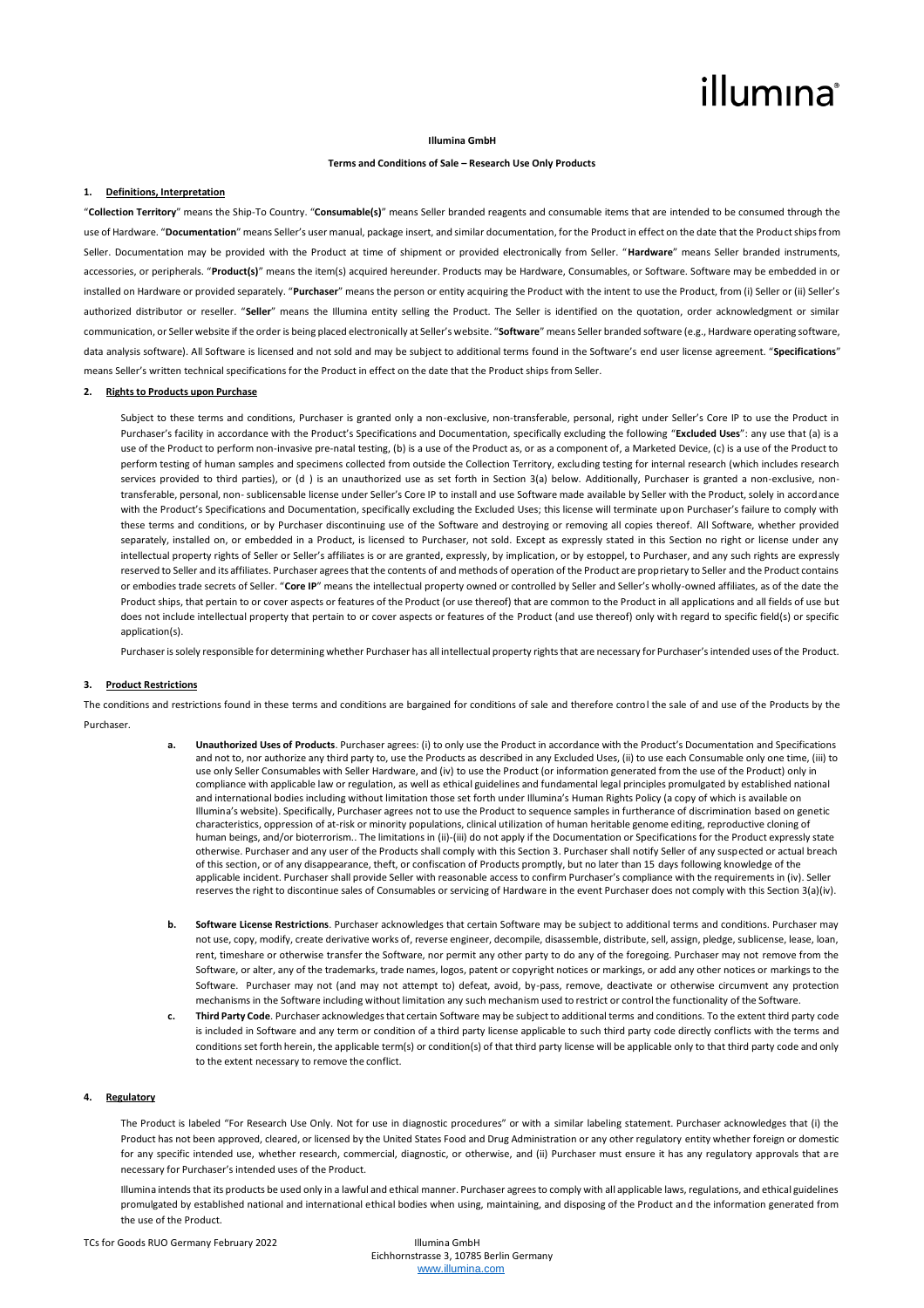# illumina®

# **5. Limited Liability**

TO THE EXTENT PERMITTED BY LAW, IN NO EVENT SHALL SELLER OR ITS SUPPLIERS BE LIABLE TO PURCHASER OR ANY THIRD PARTY FOR COSTS OF PROCUREMENT OF SUBSTITUTE PRODUCTS OR SERVICES, LOST PROFITS, DATA OR BUSINESS, OR FOR ANY INDIRECT, SPECIAL, INCIDENTAL, EXEMPLARY, CONSEQUENTIAL, OR PUNITIVE DAMAGES OF ANY KIND ARISING OUT OF OR IN CONNECTION WITH, WITHOUT LIMITATION, THE SALE OF THE PRODUCT, ITS USE, SELLER'S PERFORMANCE OR ANY OF THESE TERMS AND CONDITIONS, HOWEVER ARISING OR CAUSED AND ON ANY THEORY OF LIABILITY (WHETHER IN CONTRACT, TORT (INCLUDING NEGLIGENCE), STRICT LIABILITY OR OTHERWISE).

TO THE EXTENT PERMITTED BY LAW, SELLER'S TOTAL AND CUMULATIVE LIABILITY TO PURCHASER OR ANY THIRD PARTY ARISING OUT OF OR IN CONNECTION WITH THESE TERMS AND CONDITIONS, INCLUDING WITHOUT LIMITATION, THE PRODUCT (INCLUDING USE THEREOF) AND SELLER'S PERFORMANCE, WHETHER IN CONTRACT, TORT (INCLUDING NEGLIGENCE), STRICT LIABILITY OR OTHERWISE, SHALL IN NO EVENT EXCEED THE AMOUNT PAID TO SELLER FOR THE PARTICULAR PRODUCT CONTAINED IN THE PARTICULAR ORDER THAT DIRECTLY CAUSED THE LIABILITY.

#### **6. Limitations on Warranties**

TO THE EXTENT PERMITTED BY LAW AND SUBJECT TO THE EXPRESS PRODUCT WARRANTY MADE IN THESE TERMS AND CONDITIONS SELLER MAKES NO (AND EXPRESSLY DISCLAIMS ALL) WARRANTIES, EXPRESS, IMPLIED OR STATUTORY, WITH RESPECT TO THE PRODUCT, INCLUDING WITHOUT LIMITATION, ANY IMPLIED WARRANTY OF MERCHANTABILITY, FITNESS FOR A PARTICULAR PURPOSE, NONINFRINGEMENT, OR ARISING FROM COURSE OF PERFORMANCE, DEALING, USAGE OR TRADE. WITHOUT LIMITING THE GENERALITY OF THE FOREGOING, SELLER MAKES NO CLAIM, REPRESENTATION, OR WARRANTY OF ANY KIND AS TO THE UTILITY OF THE PRODUCT FOR PURCHASER'S INTENDED USES. NOTHING IN THESE TERMS AND CONDITIONS SHALL LIMIT LIABILITY OF A PARTY OR ITS AFFILIATED ENTITIES FOR DEATH OR PERSONAL INJURY CAUSED BY NEGLIGENCE OR FRAUD.

# **7. Product Warranty**

All warranties are personal to the Purchaser and may not be transferred or assigned to a third-party, including an affiliate of Purchaser. All warranties are facility specific and do not transfer if the Product is moved to another facility of Purchaser, unless Seller conducts such move. The warranties described in these terms and conditions exclude any stand-alone third-party goods that may be acquired or used with the Products.

- Warranty for Consumables. Seller warrants that Consumables, other than custom Consumables, will conform to their Specifications until the later of (i)3 months from the date of shipment from Seller, or (ii) any expiration date or the end of the shelf-life pre-printed on such Consumable by Seller, but in either event no later than 12 months from the date of shipment. With respect to custom Consumables (i.e., Consumables made to specifications or designs made by Purchaser or provided to Seller by, or on behalf of, Purchaser), Seller only warrants that the custom Consumables will be made and tested in accordance with Seller's standard manufacturing and quality control processes. Seller makes no warranty that custom Consumables will work as intended by Purchaser or for Purchaser's intended uses.
	- **b. Warranty for Hardware**. Seller warrants that Hardware, other than Upgraded Components, will conform to its Specifications for a period of 12 months after its shipment date from Seller unless the Hardware includes Seller provided installation in which case the warranty period begins on the date of installation or 30 days after the date the Hardware was delivered, whichever occurs first ("**Base Hardware Warranty**"). "**Upgraded Components**" means Seller provided components, modifications, or enhancements to Hardware provided pursuant to the Base Hardware Warranty. Seller warrants that Upgraded Components will conform to their Specifications for a period of 90 days from the date the Upgraded Components are provided by Seller. Upgraded Components do not extend the Base Hardware Warranty unless the upgrade was conducted by Seller at Seller's facilities in which case the upgraded Hardware shipped to Purchaser comes with a new Base Hardware Warranty.
- **c. Exclusions from Warranty Coverage**. The foregoing warranties do not apply to the extent a non-conformance is due to (i) abuse, misuse, neglect, negligence, accident, improper storage, or use contrary to the Documentation or Specifications, (ii) use that is an Excluded Use, (iii) improper handling, installation, maintenance, or repair (other than if performed by Seller's personnel), (iv) unauthorized alterations, (v) Force Majeure events, or (vi) use with a third party's good (unless the Product's Documentation or Specifications expressly state such third party's good is for use with the Product).
- **d. Procedure for Warranty Coverage**. In order to be eligible for repair or replacement under this warranty Purchaser must (i) promptly contact Seller's support department to report the non-conformance, (ii) cooperate with Seller in confirming or diagnosing the non-conformance, and (iii) return the Product, transportation charges prepaid to Seller following Seller's instructions or, if agreed by Seller and Purchaser, grant Seller's authorized repair personnel access to the Product in order to confirm the nonconformance and make repairs.
- **e. Sole Remedy under Warranty**. Seller will, at its option, repair or replace non-conforming Product that is covered by this warranty provided that Seller can reasonably identify and confirm such nonconformance. The warranty period for repaired or replaced Consumables is 90 days from the date of shipment, or the remaining period on the original Consumables warranty, whichever is later. Hardware may be repaired or replaced with functionally equivalent, reconditioned, or new Hardware or components (if only a component of Hardware is non-conforming). If the Hardware is replaced in its entirety, the warranty period for the replacement is 90 days from the date of shipment or the remaining period on the original Hardware warranty, whichever is later. If only a component is being repaired or replaced, the warranty period for such component is 90 days from the date of shipment or the remaining period on the original Hardware warranty, whichever ends later. The preceding states Purchaser's sole remedy and Seller's sole obligations under the warranty.

# **8. Indemnification**

**a. Infringement Indemnification by Seller**. Subject to these terms and conditions, including without limitation, the Exclusions to Seller's Indemnification Obligations (Section 8.(b) below), the Conditions to Indemnification Obligations (Section 8(d) below), Seller shall (i) defend, indemnify and hold harmless Purchaser against any third-party claim or action alleging that the Product when used for Research Use, in accordance with these terms and conditions, and in accordance with the Product's Documentation and Specifications infringes the valid and enforceable intellectual property rights of a third party, and (ii) pay all settlements entered into, and all final judgments and costs (including reasonable legal fees) awarded against Purchaser in connection with such infringement claim. If the Product or any part thereof, becomes, or in Seller's opinion may become, the subject of an infringement claim, Seller shall have the right, at its option, to (A) procure for Purchaser the right to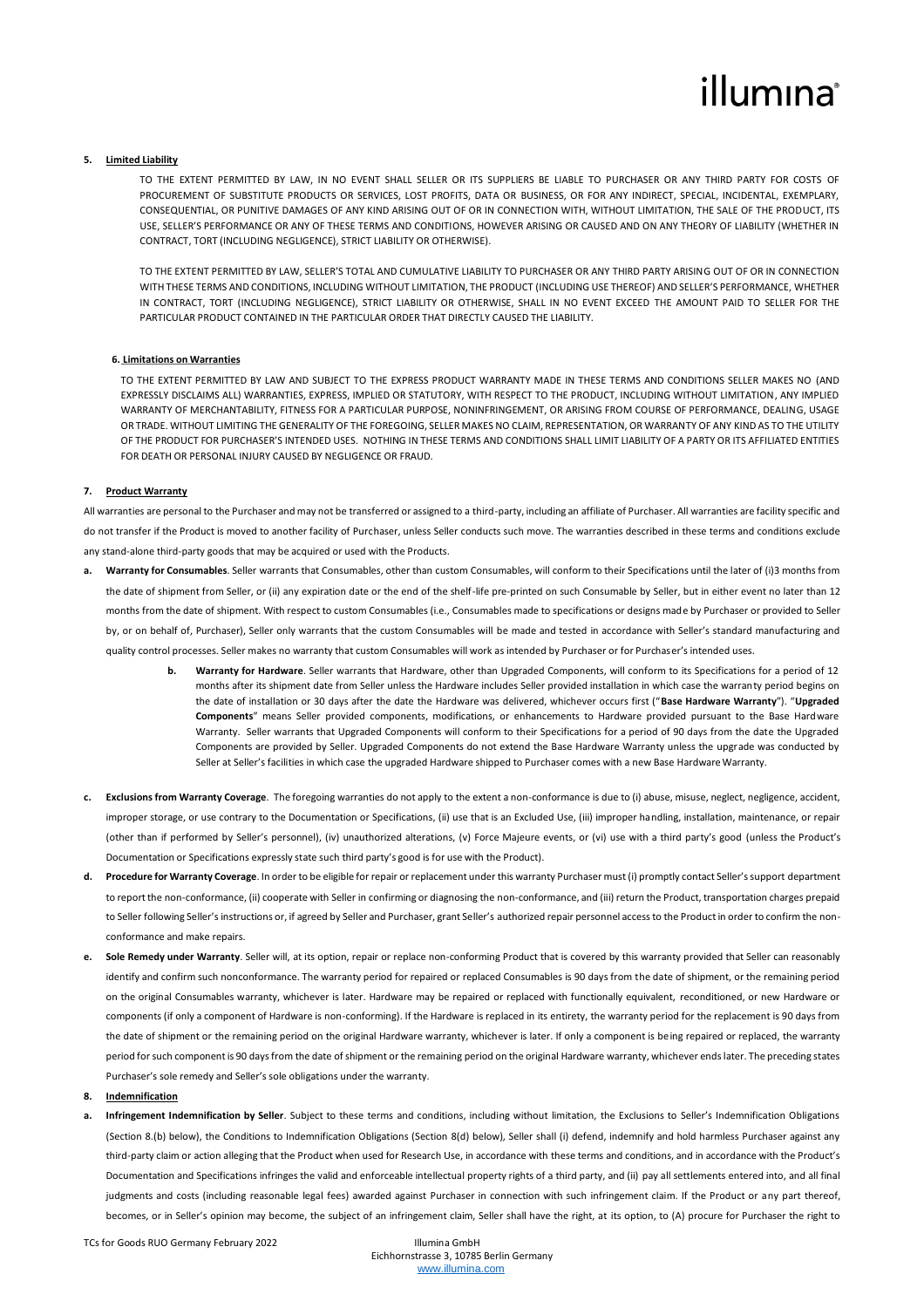# illumına

continue using the Product, (B) modify or replace the Product with a substantially equivalent non-infringing substitute, or (C) require the return of the Product and terminate the rights, license, and any other permissions provided to Purchaser with respect the Product and refund to Purchaser the depreciated value (as shown in Purchaser's official records) of the returned Product at the time of such return; provided that, no refund will be given for used-up or expired Consumables. This Section states the entire liability of Seller for any infringement of third-party intellectual property rights.

- **b. Exclusions to Seller Indemnification Obligations**. For the avoidance of doubt, Seller has no obligation to defend, indemnify or hold harmless Purchaser for any infringement claim to the extent such infringement arises from: (i) use of the Product in any manner or for any purpose other than Research Use, (ii) use of the Product in any manner not in accordance with its Specifications, its Documentation, or the rights expressly granted to Purchaser under these terms and conditions, (iii) use of the Product in combination with any other products, materials, or services not supplied by Seller, (iv) use of the Product to perform any assay or other process not supplied by Seller, (v) Seller's compliance with specifications or instructions for such Product furnished by, or on behalf of, Purchaser, (vi) Purchaser's breach of any of these terms and conditions, (vii) use of stand-alone third party goods that may be acquired or used with the Products, or (viii) use of the Products in any manner or for any purpose that requires rights to Other IP (each of (i) – (viii), is referred to as an "**Excluded Claim**").
- **c. Indemnification by Purchaser**. Purchaser shall defend, indemnify and hold harmless Seller, its affiliates, their non-affiliate collaborators and development partners that contributed to the development of the Product, and their respective officers, directors, representatives and employees against any claims, liabilities, damages, fines, penalties, causes of action, and losses of any and every kind (including reasonable legal fees), including without limitation, personal injury or death claims, and infringement of a third party's intellectual property rights, resulting from, relating to, or arising out of any Excluded Claim.
- **d. Conditions to Indemnification Obligations**. The parties' indemnification obligations are conditioned upon the party seeking indemnification (i) promptly notifying the other party in writing of such claim or action, (ii) giving the other party exclusive control and authority over the defense and settlement of such claim or action, (iii) not admitting infringement of any intellectual property right without prior written consent of the other party, (iv) not entering into any settlement or compromise of any such claim or action without the other party's prior written consent, and (v) providing reasonable assistance to the other party in the defense of the claim or action; provided that, the party reimburses the indemnified party for its reasonable out-of-pocket expenses incurred in providing such assistance.

### **9. Payment Terms**

Seller will invoice upon shipment. Subject to Seller's credit review of Purchaser (following which Seller shall inform Purchaser of applicable payment terms), all payments are due within 30 days of the date of the invoice. All amounts due shall be paid in the currency found on the invoice. If payment is made by wire or other electronic funds transfer, Purchaser is solely responsible for any bank or other fees charged, and will reimburse Seller for any such fees. If any payment is not made by the due date Seller may exercise all rights and remedies available by law.

Purchaser shall pay for all costs (including reasonable attorneys' fees) incurred by Seller in connection with the collection of late payments. Each purchase order is a separate, independent transaction, and Purchaser has no right of set-off against other purchase orders or other transactions with Seller. Seller will determine payment terms on a per-order basis and may modify credit terms in its discretion. Any amounts not paid when due will accrue interest at the rate of 9 percentage points over the basic rate of interest of the Central Bank of Germany (Deutsche Bundesbank).

**10. Shipping Terms; Title and Risk of Loss**. Unless otherwise set forth in writing by Seller or otherwise agreed between the parties, all shipments are made DDP (Incoterms 2020) at the address designated by Purchaser at the time of ordering. In all cases, title (except for Software and third-party software) and risk of loss transfers to Purchaser when Product is made available at such address.

#### **11. Taxes**

Purchaser agrees that any applicable sales, use, excise, VAT (value added tax), GST (goods and services tax), withholding and other taxes will be calculated based on both the tax rates in effect on the date of shipment and the ship to address for the Product. Any amounts for tax listed on a quotation, if any, are for reference purposes only and are not binding on Seller. All prices and other amounts payable to Seller are exclusive of and are payable without deduction for any taxes, customs duties, tariffs or charges hereafter claimed or imposed by any governmental authority upon the sale of Product, all of which will be paid by Purchaser. In the event Seller is required by law or regulation to pay any such tax, duty, tariff or charge, such amount will be added to the purchase price or subsequently invoiced to the Purchaser. I

#### **12. General**

- **a. Applicability of Terms and Conditions**. These terms and conditions, including any terms in the Documentation exclusively govern the ordering, purchase, supply, and use of Product, and override any conflicting, amending and/or additional terms contained in any purchase orders, invoices, or similar documents all of which are hereby rejected and are null and void. Seller's failure to object to any such terms shall not constitute a waiver by Seller, nor constitute acceptance by Seller of such terms and conditions. Third party products may be subject to additional terms and conditions.
- **b. Order Changes/Cancellations**. Orders for Products may not be changed or cancelled once placed.
- **c. Governing Law**. These terms and conditions and any dispute or claim arising out of or in connection with it or its subject matter or formation shall be governed by the laws of Germany. Seller and Purchaser agree that the United Nations Convention on Contracts for the International Sale of Goods shall not apply to these terms and conditions, including any terms in the Documentation. Subject to Condition 12(d) below, each party irrevocably agrees that the courts of Germany shall have exclusive jurisdiction to settle any dispute or claim under or in connection these terms and conditions or its subject matter or formation.
- **d. Arbitration**. Any dispute relating to the validity, performance, construction or interpretation of these Terms and Conditions, which cannot be resolved amicably between Customer and Illumina shall be submitted to final and binding arbitration in accordance with the Arbitration Rules of the German Institution of Arbitration (DIS). Place of Arbitration shall be Munich, Germany. The number of arbitrators shall be three (3). The language of the arbitration proceeding shall be English provided, however, that written evidence may be submitted in either German or English language. The award of the arbitration shall be final, non- appealable and binding upon the parties and their respective successors and permitted assignees. Judgement upon the award may be entered in any court having the jurisdiction thereof.
- **e. Representations and Warranties**. Purchaser is not an authorized dealer, representative, reseller, or distributor of any of Seller's, or its affiliates', products or services. Purchaser agrees, represents and warrants that it (i) is not purchasing the Product on behalf of a third party, (ii) is not purchasing the Product in order to resell or distribute the Product to a third party, (iii) is not purchasing the Product in order to export the Product from the country in which Seller shipped the Product pursuant to the ship-to address designated by Purchaser at the time of ordering **("Ship-to Country")**, and (iv) will not export the Product out of the Ship-To Country.

TCs for Goods RUO Germany February 2022 Illumina GmbH

Eichhornstrasse 3, 10785 Berlin Germany [www.illumina.com](http://www.illumina.com/)